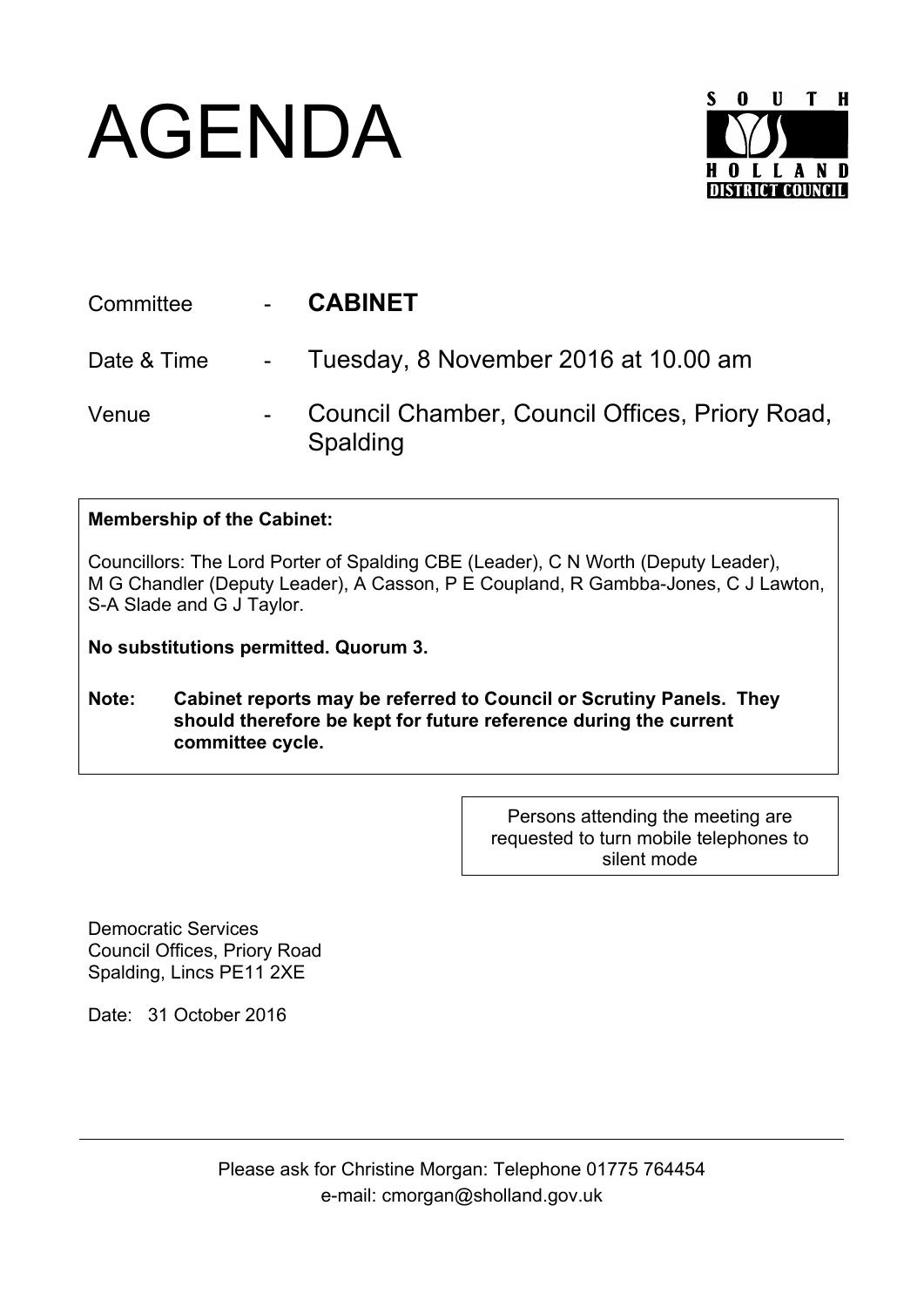## **A G E N D A**

- 1. Apologies for absence.
- 2. Minutes To sign as a correct record the minutes of the meeting of the Cabinet held on 12 July 2016 (copy enclosed). (Pages  $1 - 10$
- 3. Declarations of Interest. (Where a Councillor has a Disclosable Pecuniary Interest the Councillor must declare the interest to the meeting and leave the room without participating in any discussion or making a statement on the item, except where a Councillor is permitted to remain as a result of a grant of dispensation.)
- 4. Questions raised by the public under the Council's Constitution (Standing Orders).
- 5. To consider any matters which have been subject to call-in.
- 6. To consider matters arising from the Policy Development and Performance Monitoring Panels in accordance with the Overview and Scrutiny Procedure or the Budget and Policy Framework Procedure Rules.
	- a) Final Report of the Swimming Pool and Leisure Facilities Contract Task Group - To report on the recommendations of the Performance Monitoring Panel on work undertaken by the Swimming Pool and Leisure Facilities Contract Task Group (report of the Swimming Pool and Leisure Facilities Contract Task Group enclosed). (Pages  $11 - 20$
- 7. Review of the existing Designated Public Place Order in Spalding Town Centre - To review the existing Designated Public Place Order in light of new tools and powers following the introduction of the Anti-Social Behaviour, Police and Crime Act 2014 (joint report of the Portfolio Holder Strategy, Governance and Transformation and the Executive Manager People and Public Protection to follow)
- 8. Local Council Tax Support Scheme 2017/18 To review specific discounts within the local Council Tax support scheme (joint report of the Portfolio Holder Finance and the Interim S151 Chief Finance Officer enclosed) (Pages 21 - 28)
- 9. UK Municipal Bond Agency Approval of UK Municipal Bond Agency; Framework Agreement and Joint and Several Guarantee (joint report of the Portfolio Holder Finance and the Interim S151 Chief Finance Officer enclosed) (Pages 29 - 42)

**(Please note that the appendix associated with this report is not for publication by virtue of Paragraph 5 (Information in respect of which a claim to legal professional privilege could be maintained in legal proceedings) in Part 1 of Schedule 12a of the Local Government Act 1972, and is therefore attached to this agenda as**